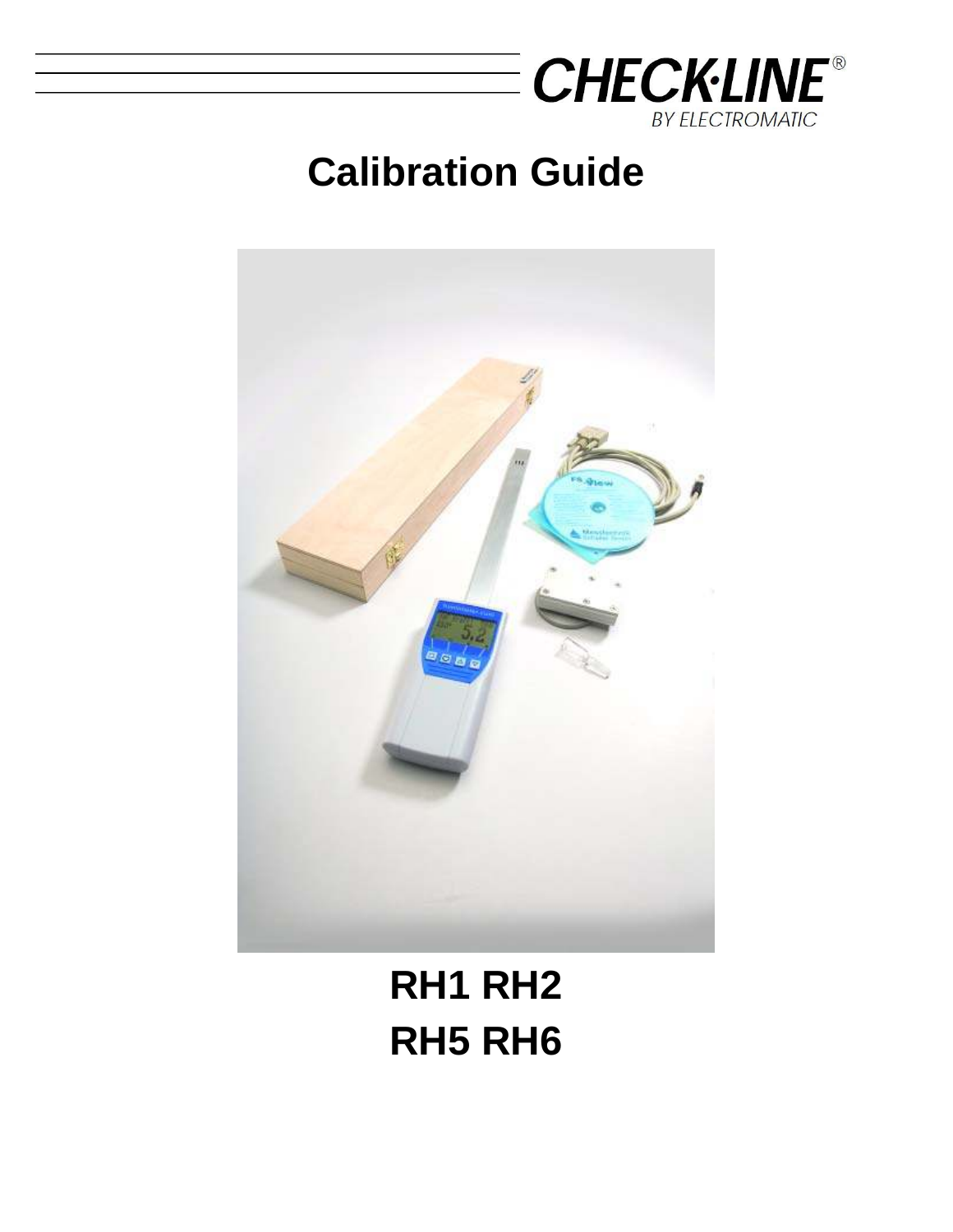# **General Information**

On the basis of this calibration guide you are able to recalibrate the measuring instruments humimeter RH1, RH2, RH5 and RH6 by using humidity standards and the calibration device. If the accuracy check performed before the recalibration shows that the accuracy is still high enough, you do not need to recalibrate your device. Depending on your accuracy you have two options to recalibrate or adjust your RHx. To reach the specified tolerance of ±1,5% in the range from 0% to 90%rh you should calibrate your instrument with the two point calibration. The second option is a one point recalibration.

# **An overview of proceeding the two point calibration.**

- Assemble the sword sensor and the calibration device with the 35% humidity standard
- The time for conditioning is two hours.
- Switch on the device and annotate the shown measuring value.
- If the difference between the shown value and the calibration value is bigger than 2,0 % rh, we advice you to recalibrate your RHx.
	- o Navigate to the menu **Calibrate Ic => V** assume the active IC-Calibration value of the 35% and annotate this.
	- $\circ$  Don't push any key until the device switches off automatically after 4 minutes.
- Assemble the sword sensor and the calibration device with the 80% humidity standard
- The time for conditioning is two hours.
- Switch on the device and annotate the shown measurement value.
- If the difference between the shown value and the calibration value is bigger than 2,0%rh, we advice you to recalibrate your RHx.
- Navigate to the menu **Calibrate Ic => V** assume the active IC-Calibration value of the 80% and annotate this.
- Don´t push any key until the device switches off automatically after 4 minutes.
- From the menu **Calibrate Ic => V** enter the original IC- Values of the device to the MS-Excel-Calculating sheet at the associated Voltages (V). Also fill in the values which are taken and annotated at 35% and 80% humidity.
- At the menu **Calibrate Ic => V** you have to enter the calculated new IC-values to the associated voltages
- After entering the new values, leave the menu **Ic => V** by pressing **Escape** (Keys **i** and  $\mathbb{F}$ ) to save the new calibration.
- The recalibration is finished now.

# **Details of proceeding the calibration**

#### **Prepare the calibration**

To reach the best results, the calibration device, the humidity standard and the measuring instrument must have the same temperature. This Temperature should be between 20°C and 25°C. The best way to manage this is, when you store all three components together in a room without a thermal fluctuation over night.

#### **Assemble the sensor-sword and the calibration device:**

In this picture you see the single parts of the calibration device and a vial with the humidity standard next to an RH5 and an RH1.

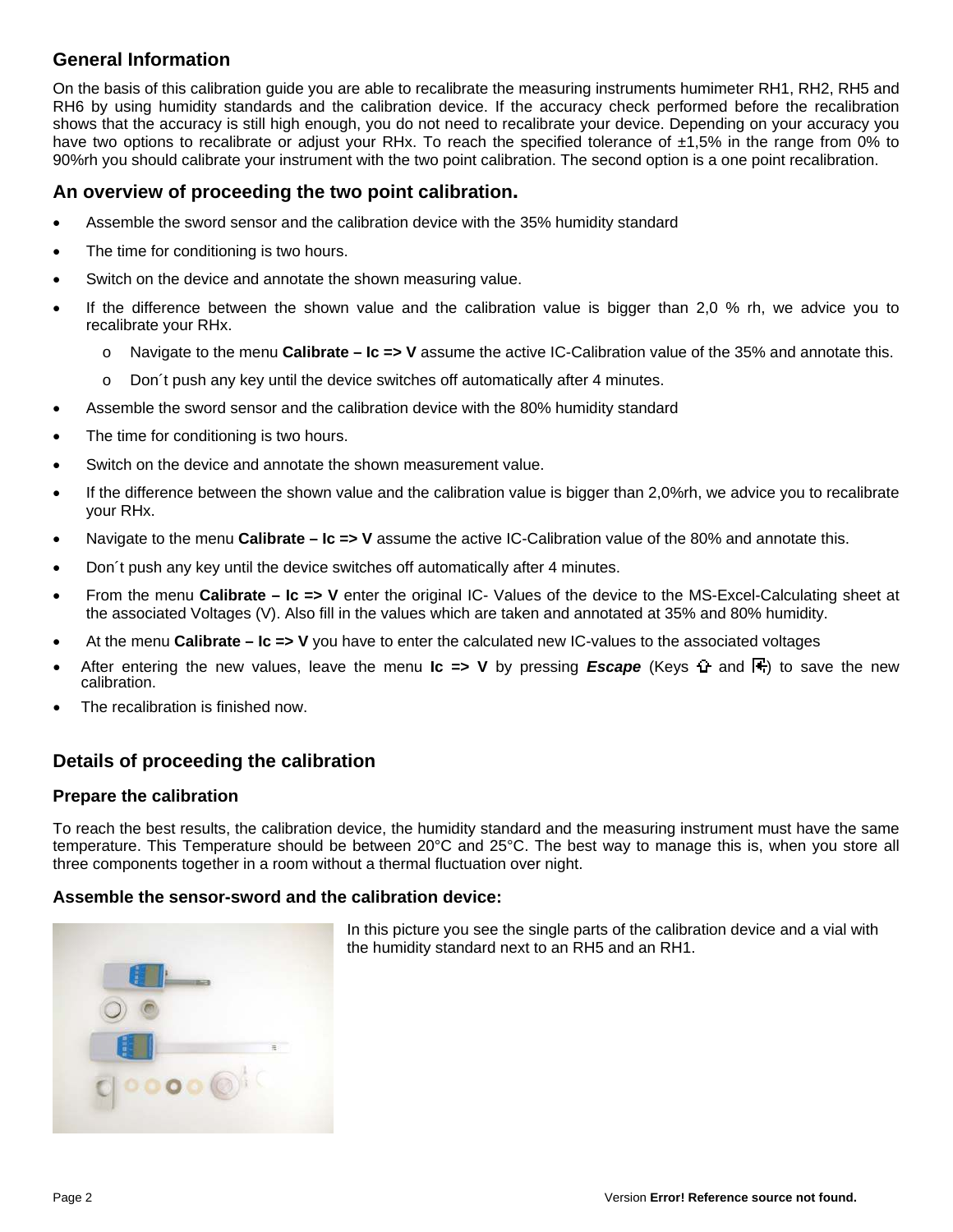



Put in the first gasket ring in the upper part of the calibration device. Push in the Sensor-sword in the upper part as shown at the picture. Now put the second gasket ring into the upper part.

Lay in the textile pad in the bottom part of the calibration device, and pour the humidity standard carefully at the textile pad.

Now put the third gasket ring in the bottom part of the case. Attach the metal ring on the third gasket.



Take the upper part with the RHx and attach these carefully at the bottom part of the calibration device. Screw it up like shown in the picture

Pick up the RHx togheter with the calibration device STRAIGHT and DON´T TURN IT AROUND.

For RH1 and RH2, place the textile pad in the bottom Part, pour the humidity standard carefully on it and screw on the top part. Then stick the sensor carefully into the hole.



At least put the RHX with the calibration device down, leave it for two hours alone and follow the guide.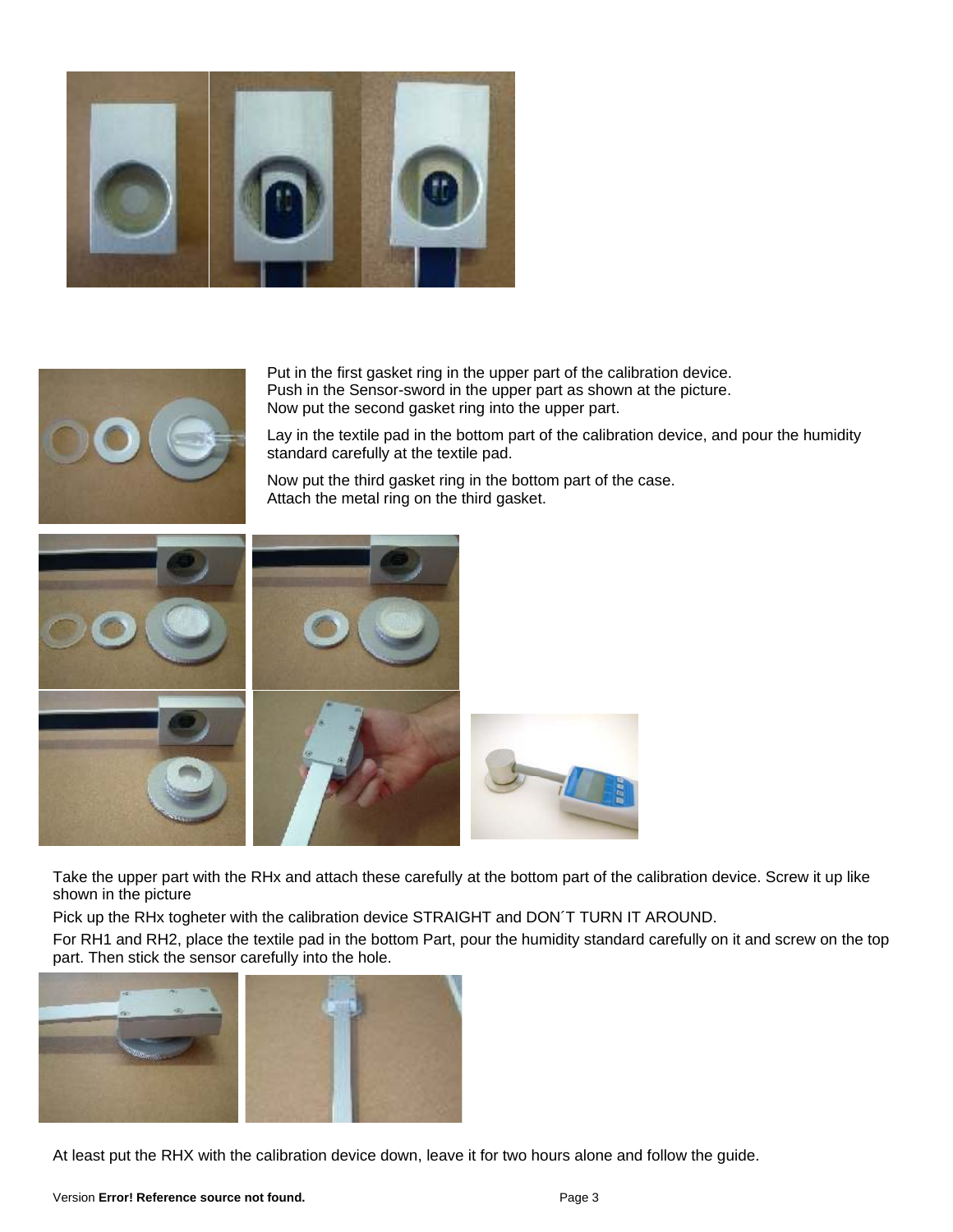## **Conditioning the sensor**

To achieve best results, let the sensor condition for two hours.

#### **Read and annotate the measuring value**

Annotate the shown measuring value and also the temperature.

#### **Evaluation of the real humidity**

At ideal temperature of 23°C (measuring instrument, calibration device, calibration liquid) the reference value of the calibration liquid is valid. If there is a different to the ideal temperature you have to evaluate the real humitidy of the liquid. You may find this in the following table.

| Temperatur  | Kalibrierlösungen |       |       |
|-------------|-------------------|-------|-------|
| $^{\circ}C$ | 35%               | 50%   | 80%   |
| 15          | 34,0%             | 49,4% | 79,8% |
| 18          | 34,4%             | 49,6% | 79,9% |
| 20          | 34,6%             | 49,8% | 79,9% |
| 21          | 34,8%             | 49,8% | 80,0% |
| 22          | 34,9%             | 49,9% | 80,0% |
| 23          | 35,0%             | 50,0% | 80,0% |
| 24          | 35,1%             | 50,1% | 80,0% |
| 25          | 35,2%             | 50,2% | 80,0% |
| 26          | 35,4%             | 50,2% | 80,1% |
| 28          | 35,6%             | 50,4% | 80,1% |
| 30          | 35,8%             | 50,5% | 80,1% |

Annotate the real humidity. If the difference between the real humidity and the shown value on display is smaller than 2,0% relative humidity, we advice you, to do no recalibration of your measuring instrument. If the difference is bigger than 2,0% rh you should recalibrate the instrument, do this as following.

### **Ascertain the IC-values**

You have to ascertain the IC-calibration values both **with the 35%rh liquid and with the 80%rh liquid**!

- 1. Let your RHx in the calibration device and switch on the device.
- 2. Press the rolling menu key  $\bigcirc$  as often until you get to the main menu.
- 3. Choose the **Options** menu by pressing  $\overline{\mathbf{r}}$  and confirm this with  $\overline{\mathbf{r}}$ .
- 4. Go to the Menu **unlock** and confirm with  $\neq$ .
- 5. Enter the SuperUser-password with the  $\mathbf{0}$ .  $\mathbf{9}$  and.  $\mathbf{A}$ .  $\mathbf{Z}$  keys and confirm with  $\mathbf{H}$ .
	- The SuperUser-password, if not changed, is the serial number of the instrument which is shown at the start-up logo and in the menu **Status**.
- 6. Choose the menu **Calibrate** with the  $\overline{\mathbf{r}}$  key and confirm with  $\overline{\mathbf{r}}$ .
- 7. Next go to the menu  $I \Rightarrow V$  and confirm with  $\biguparrow$ . Now the 1st index ( $Idx$ : [1]) will be shown.
- 8. Press  $\blacktriangledown$  key to assume the active IC-value.
- 9. The Ic-value (upper line) musst be changed..
	- If there appears an IC-value of -32768Ic (**Idx:[5]**) on the display after releasing the **V** key, you pressed it to long.
	- In this case press the key  $\blacktriangleleft$  to get back to the Index 1, and press the  $\blacktriangledown$  key again.
- 10. Annotate the new IC-value to the associated real humidity value of the calibration liquid.
- 11. DON´T Press any key on your RHx until the device switches off automatically.

### **You haven´t done any changes in the calibration yet.!**

Repeat the procedure from point 1 to 11 with 80%r.H. liquid.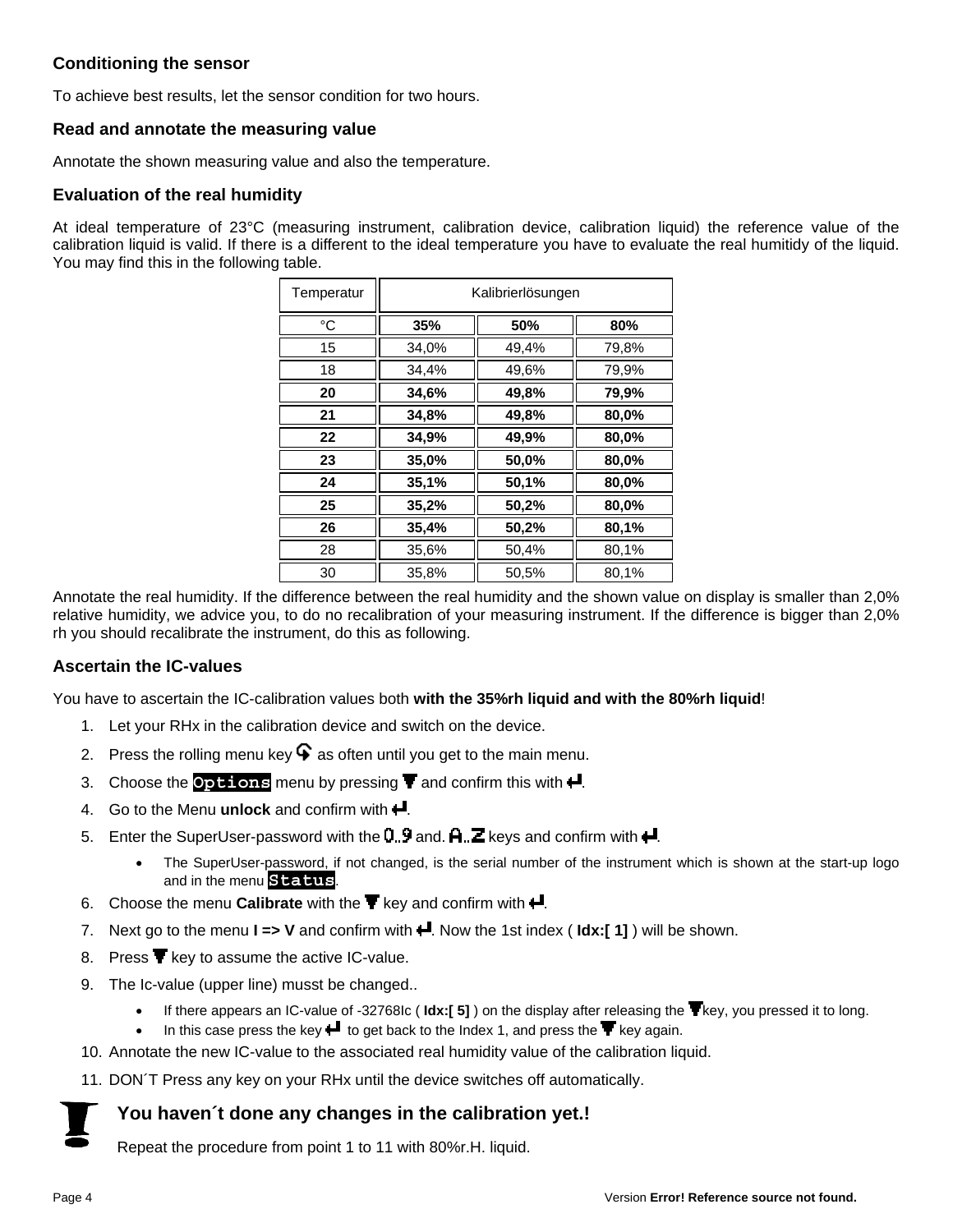# **Enter the calibration Values into the MS-Excel-calculating sheet**

Enter all relevant values, these are the real humidity values and the old and new IC-values into the sheet.

If there is a value missing, the calulation will be wrong.

# **Enter the new calibration values into the RHx**

Do this as follow:

- 1. Press the **Rolling Menu** Key  $\mathbf{\hat{P}}$  as often until you get to the main menu.
- 2. Press the  $\blacktriangledown$  key to get to the menu **Options** and confirm with  $\blacktriangleleft$ .
- 3. Navigate to Unlock by pressing the  $\blacktriangledown$  key and confirm it with  $\blacktriangleleft$ .
- 4. Enter with the  $0.9$  and  $\mathbf{A}.\mathbf{Z}$  keys your SuperUser-password and confirm it with  $\mathbf{H}$ .
	- The SuperUser-password, if not changed, is the serial number of the instrument which is shown at the start-up logo and in the menu **Status**.
- 5. Navigate to **Calibrate** by pressing the  $\blacktriangledown$  key and confirm it with  $\blacktriangleleft$ .
- 6. Next go to the menu  $I \Rightarrow V$  and confirm with  $\Box$  Now the 1st index ( $Idx$ : [1]) will be shown.
- 7. Now the 1st index ( **Idx:[ 1]** ) will be shown on display.
	- To enter the new Ic-value, press the  $0.9$  key until you get to the correct number and confirm this with  $\blacktriangleleft$ .
	- If the number is taken, the coursor jumps to the next number. Like that you enter the whole Ic-value for this Index.
	- $\bullet$  At the end of the line press  $\bullet$  once more, to get to the next line. This is the V-Value; it must not be changed. Press  $\bullet$ to get to **Idx:[ 2]**
	- The 2nd function of the key  $0.9$  is fast forward. This function will be activated by holding down the key a few seconds.
- 8. Now enter the values of the MS-Excel-caclulating sheet for all indices (**Idx:[ 2]** to **Idx:[ 5]**).
- 9. DON´t change anything at Idx:[ 6] and possibly other indices!
- 10. Press the  $\mathbf{u}$  and  $\mathbf{F}$  keys together to save the settings and leave the calibration menu.
- 11. Press  $\blacksquare$  as often until you get to the measuring window. The calibration is done.